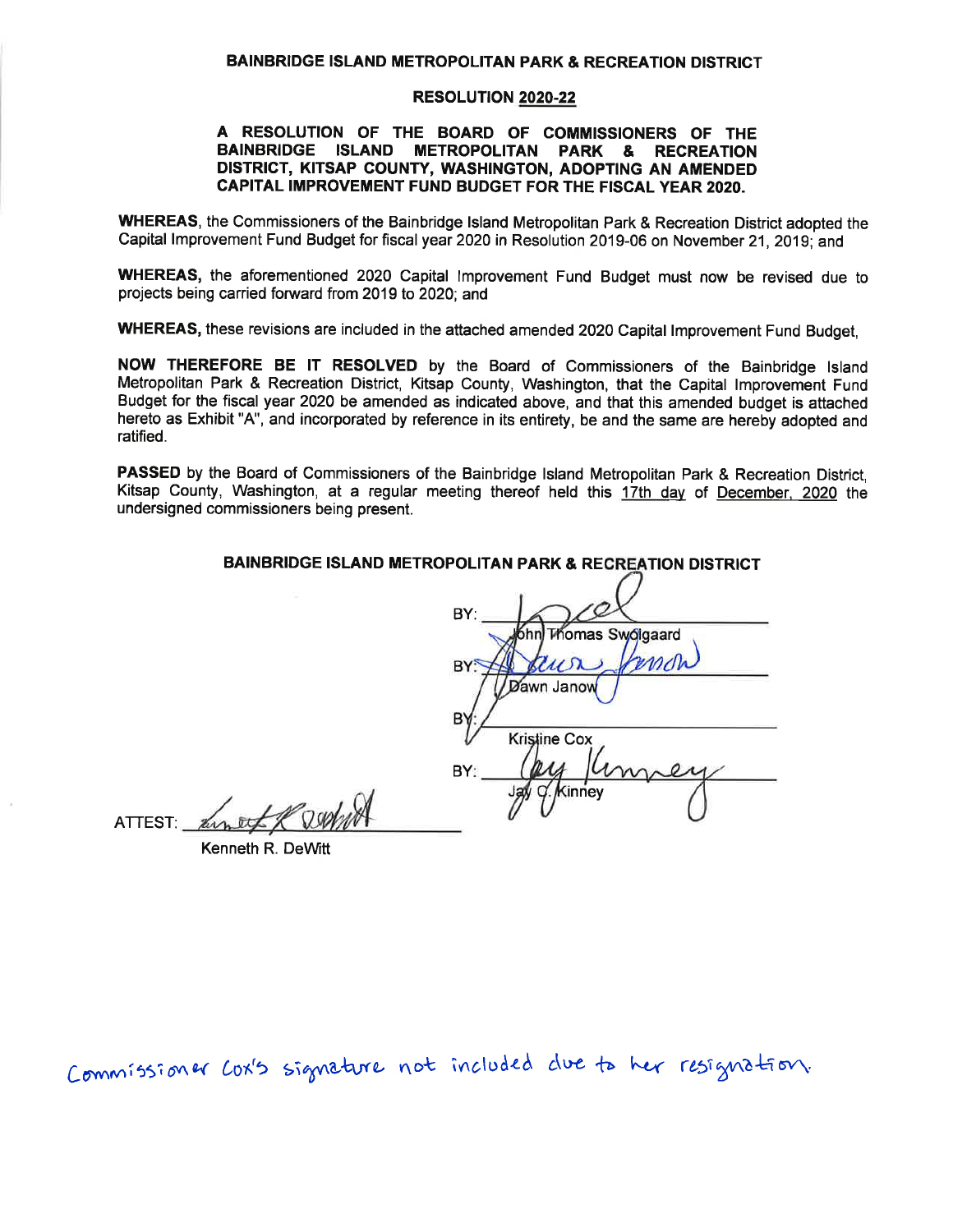# Bainbridge Island Metro Park and Recreation District

Capital Improvement and Deferred Maint. Plan

2020 Capital Improvement Fund Budget Amended



# **EXHIBIT A**

|   | Projects                                                                  | Funding                                             | Capital or<br><b>Deferred Maint</b> | <b>FY20</b> | <b>FY20</b><br>Amended | <b>FY21</b> | <b>FY22</b> | <b>FY23</b> | <b>FY24</b> | <b>FY25</b> | <b>FY26</b> |
|---|---------------------------------------------------------------------------|-----------------------------------------------------|-------------------------------------|-------------|------------------------|-------------|-------------|-------------|-------------|-------------|-------------|
|   |                                                                           |                                                     |                                     |             |                        |             |             |             |             |             |             |
|   | 1 Administrative Office A&E, Planning Lift                                | General Fund/Lid                                    | Capital                             | 70,000      | 70,000                 | 100,000     | 100,000     | 100,000     |             |             |             |
|   | Aquatic Nakata Door Replacement<br>2(11)                                  | <b>General Fund/Lid</b><br>Lift<br>General Fund/Lid | Deferred Maint                      | 70,000      | 70,000                 |             |             |             |             |             |             |
|   | 3 Aquatics Stairwell                                                      | Lift                                                | <b>Deferred Maint</b>               | 65,000      |                        | 65,000      |             |             |             |             |             |
|   | <b>Aquatics Ray Electrical Panel</b><br>4 Upgrade                         | General Fund/Lid<br>Lift                            | Capital                             | 15,000      | 15,000                 |             |             | 15,000      |             |             |             |
| 5 | Aquatics Nakata (Seimens)<br><b>Electrical Panel Upgrade</b>              | General Fund/Lid<br>Lift                            | Capital                             |             |                        | 35,000      |             |             |             |             |             |
|   | 6 Aquatics Ray HVAC Upgrade                                               | General Fund/Lid<br>Lift                            | Capital                             |             |                        |             | 500,000     |             |             |             |             |
|   | Aquatic Nakata membrane roof<br>7 reseal                                  | <b>General Fund</b>                                 | <b>Deferred Maint</b>               |             |                        |             | 14,500      |             |             |             |             |
|   | Aquatic Nakata steel truss re-                                            |                                                     |                                     |             |                        |             |             |             |             |             |             |
|   | 8 coating                                                                 | <b>General Fund</b>                                 | Deferred Maint                      |             |                        |             |             |             |             |             | 40,000.00   |
| 9 | <b>Ball Field Fencing Upgrades</b>                                        | <b>General Fund</b>                                 | <b>Deferred Maint</b>               |             |                        |             |             | 20,000      |             |             |             |
|   | 10 Battle Point Obser. Restroom                                           | <b>General Fund</b>                                 | Capital                             | 8,000       | $\mathbf{0}$           | 8,000       |             |             |             |             |             |
|   | 11 Battle Point large picnic shelter                                      | General Fund/Lid<br>Lift                            | Capital                             |             |                        |             | 40,000      |             |             |             |             |
|   | 12 Battle Point Green House                                               | General Fund/lid lift<br>2019                       | Capital                             |             | 3,500                  |             |             |             |             |             |             |
|   | Battle Point sidewalk connection RH General Fund/Lid<br>13 to parking lot | Lift                                                | Capital                             |             |                        | $\mathbf 0$ | 20,000      |             |             |             |             |
|   |                                                                           |                                                     |                                     |             |                        |             |             |             |             |             |             |
|   | 14 Battle Point Shop Outside work area Lift                               | <b>General Fund/Lid</b>                             | Capital                             |             |                        |             | 17,000      |             |             |             |             |
|   | <b>Battle Point Transmitter ADA</b><br>15 accessibility                   | General Fund/Lid<br>Lift                            | Capital                             |             |                        |             | 10,000      |             |             |             |             |
|   | Battle Point Transmitter membrane<br>16 roof                              | <b>General Fund/Lid</b><br>Lift                     | Large Maintenance                   |             |                        |             |             |             | 50,000      |             |             |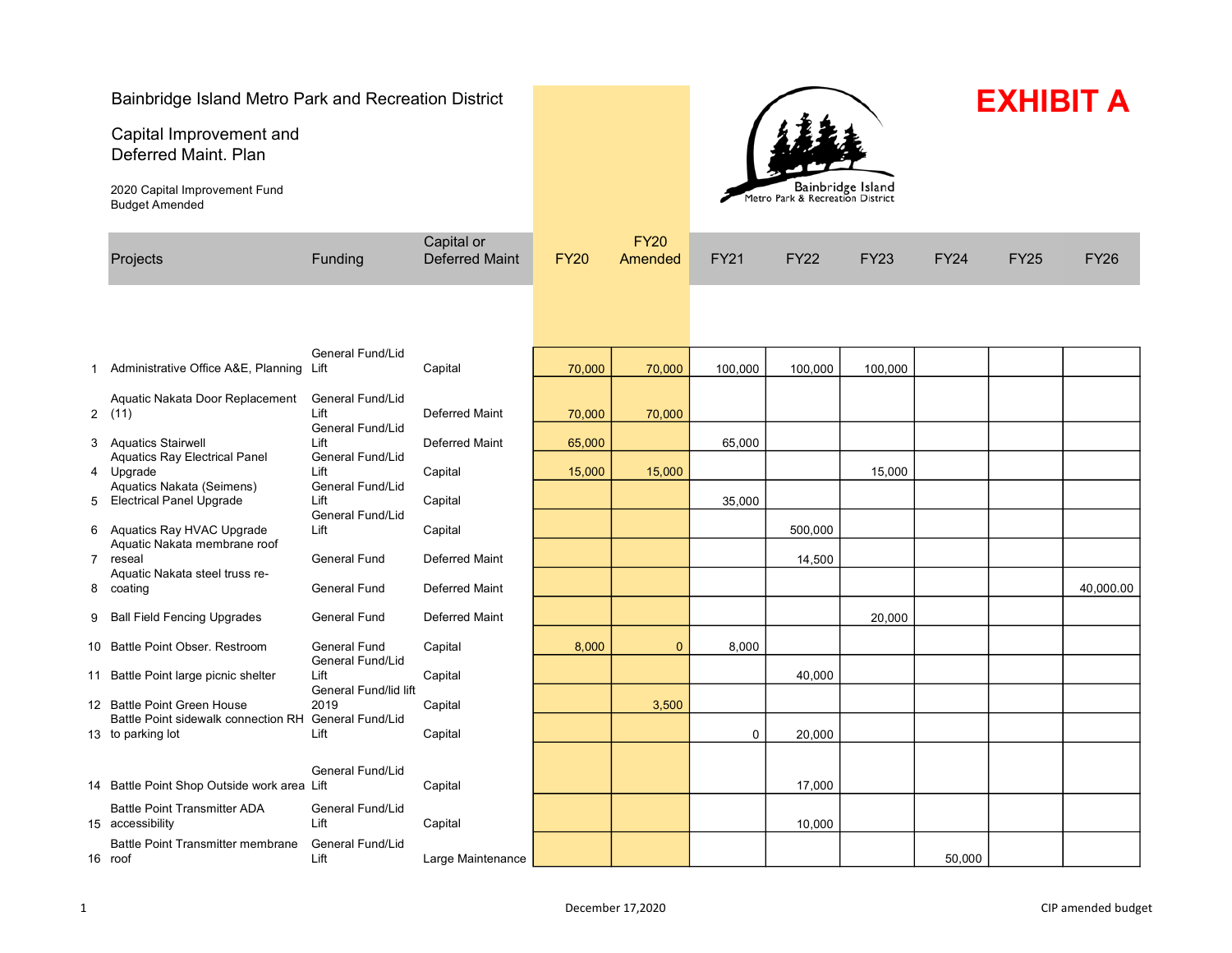|                                                |                                                   | Capital or            | <b>FY20</b> |         |        |             |             |             |             |             |
|------------------------------------------------|---------------------------------------------------|-----------------------|-------------|---------|--------|-------------|-------------|-------------|-------------|-------------|
| Projects                                       | Funding                                           | <b>Deferred Maint</b> | <b>FY20</b> | Amended | FY21   | <b>FY22</b> | <b>FY23</b> | <b>FY24</b> | <b>FY25</b> | <b>FY26</b> |
| 17 Battlepoint Maint Roof                      | General Fund/Lid<br>Lift                          | Large Maintenance     | 50,000      | 50,000  | 0      |             |             |             |             |             |
| 18 Boundy to ICH trail                         | General Fund/Lid<br>Lift<br>General Fund/Lid      | Capital               | 10,000      | 10,000  | 10,000 |             |             |             |             |             |
| 19 Camp Yeomalt classroom Siding               | Lift                                              | <b>Deferred Maint</b> | 15,000      | 15,000  |        |             |             |             |             |             |
| 20 Cave Property Improvements                  | General Fund/lid lift<br>2019<br>General Fund/Lid | Capital               |             | 25,000  |        |             | 200,000     |             |             |             |
| 21 District Irrigation<br>District Wide Energy | Lift<br>General Fund/Lid                          | Capital               |             |         |        | 10,000      | 10,000      | 10,000      | 10,000      |             |
| 22 Improvement/Upgrades                        | Lift                                              | Capital               | 25,000      | 25,000  | 25,000 |             |             |             |             |             |
| 23 Drinking Fountain-Parks                     | General Fund/Lid<br>Lift                          | Capital               | 10,000      | 10,000  | 10,000 | 10,000      |             |             |             |             |
| 24 Eagledale Pottery roof                      | <b>General Fund</b>                               | <b>Deferred Maint</b> | 45,000      | 45,000  |        |             |             |             |             |             |
| 25 Eagledale off leash improvements            | General Fund/Lid<br>Lift                          | Capital               |             |         |        | 10,000      |             |             |             |             |
| 26 Eagledale shelter renovation                | General Fund                                      | <b>Deferred Maint</b> |             |         |        | 20,000      |             |             |             |             |
| 27 Eagle Harbor Sail Float                     | General Fund/Lid<br>Lift<br>General Fund/Lid      | Capital               |             |         | 25,114 | 340,000     |             |             |             |             |
| 28 Fay Asphalt Improvements                    | Lift                                              | Large Maintenance     |             |         |        | 50,000      | 50,000      |             |             |             |
| 29 Fay Bathroom/shower                         | General Fund/Lid<br>Lift<br>General Fund/lid lift | Capital               |             |         |        | 200,000     |             |             |             |             |
| 30 Fay Cabin #4                                | 2019<br>General Fund/Lid                          | Capital               |             | 2,000   | 19,500 |             |             |             |             |             |
| 31 Fay Cabin #5                                | Lift                                              | Capital               | 19,500      | 19,500  | 19,500 |             |             |             |             |             |
| 32 Fay Internet                                | General Fund/lid lift<br>2019                     | Capital               |             | 4,000   |        |             |             |             |             |             |
| 33 Fay Shelter                                 | <b>General Fund</b><br>General Fund/Lid           | <b>Deferred Maint</b> |             |         |        |             |             | 50,000      |             |             |
| 34 Fay tent camping improvements               | Lift                                              | Capital               | 18,000      |         |        | 18,000      |             |             |             |             |
| 35 Ft Ward Shelter                             | General Fund/Lid<br>Lift<br>General Fund/Lid      | Capital               |             |         |        |             |             | 50,000      |             |             |
| 36 Gazzam Marshal RR                           | Lift                                              | Capital               | 18,000      |         |        | 18,000      |             |             |             |             |
| 37 Gideon House                                | General Fund/lid lift<br>2019<br>General Fund/Lid | Capital               |             | 1,100   |        |             |             |             |             |             |
| 38 GFW parking improvements-expand Lift        |                                                   | Capital               | 25,000      |         | 25,000 |             |             |             |             |             |
| 39 Gymnastics Room Paint                       | General Fund/Lid<br>Lift                          | Large Maintenance     |             |         |        |             | 10,000      |             |             |             |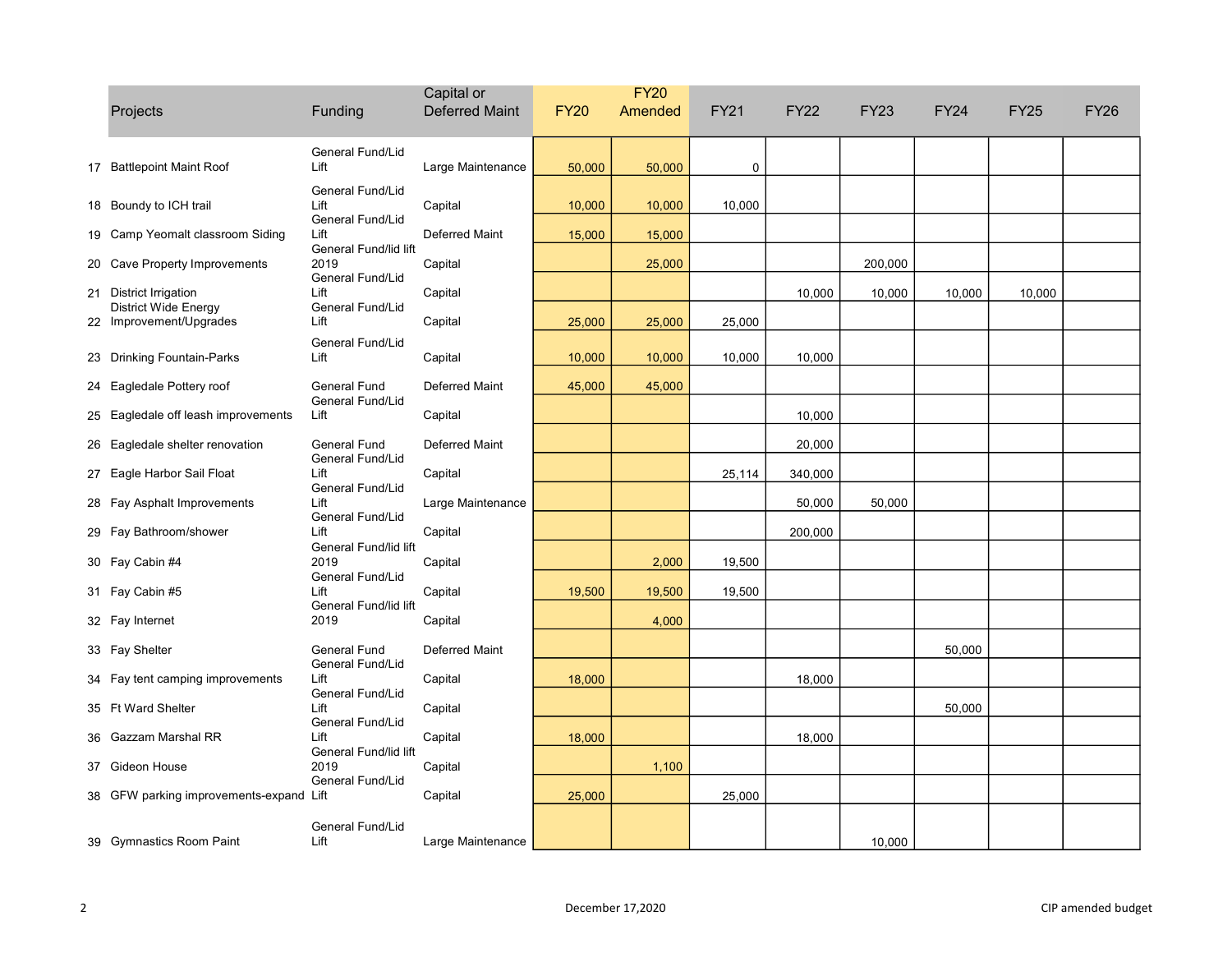|    |                                                                  |                                   | Capital or            | <b>FY20</b> |         |             |             |             |             |             |             |
|----|------------------------------------------------------------------|-----------------------------------|-----------------------|-------------|---------|-------------|-------------|-------------|-------------|-------------|-------------|
|    | Projects                                                         | Funding                           | <b>Deferred Maint</b> | <b>FY20</b> | Amended | <b>FY21</b> | <b>FY22</b> | <b>FY23</b> | <b>FY24</b> | <b>FY25</b> | <b>FY26</b> |
| 40 | Hawley Cove Board Walk final<br>phase                            | General Fund/Lid<br>Lift          | Capital               | 7,500       | 7,500   |             |             |             |             |             |             |
|    | 41 Hidden Cove Shelter                                           | General Fund/Lid<br>Lift          | Capital               |             |         |             |             |             | 50,000      |             |             |
|    | 42 Island Center Hall Heat                                       | General Fund/Lid<br>Lift          | Capital               |             |         |             |             |             | 25,000      |             |             |
|    | 43 Island Center Hall Septic                                     | General Fund/Lid<br>Lift          | Capital               |             |         |             |             |             | 25,000      |             |             |
|    | 44 Kids Up Renovation                                            | General Fund/Lid<br>Lift/Reserves | Capital               | 100,000     | 100,000 |             |             |             |             |             |             |
|    | 45 Meigs trails corridor trail construction Lift                 | General Fund/Lid                  | Capital               | 54,000      | 2,500   | 89,500      |             |             |             |             |             |
|    | 46 Pickle Ball court                                             | General Fund/Lid<br>Lift/Reserves | Capital               | 220,000     | 382,000 |             |             |             |             |             |             |
|    | 47 Parade Ground Shelter                                         | General Fund/Lid<br>Lift          | Capital               |             |         |             | 40,000      |             |             |             |             |
|    | 48 Parking                                                       | General Fund/Lid<br>Lift          | Capital               |             |         |             | 20,000      |             |             |             |             |
|    | 49 Playground Improvements                                       | General Fund/Lid<br>Lift          | Capital               |             |         |             | 50,000      |             |             |             |             |
|    | 50 Park Amenities                                                | General Fund/Lid<br>Lift          | Capital               |             |         |             | 10,000      |             |             | 20,000      |             |
|    | 51 Pt White Pier                                                 | General Fund/Lid<br>Lift          | Capital               |             |         |             |             |             |             | 250,000     |             |
|    | 52 Pritchard Park improvements                                   | General Fund/Lid<br>Lift          | Capital               |             |         | 20,000      |             |             |             |             |             |
|    | 53 Rotary Centennial Lighting                                    | General Fund/Lid<br>Lift          | Capital               | 5,000       | 5,000   |             |             |             |             |             |             |
|    | 54 Roof Cleaning                                                 | General Fund/Lid<br>Lift          | Large Maintenance     |             |         | 8,500       |             |             |             |             |             |
|    | 55 Sakai Trail and Parking Construction Lift                     | General Fund/Lid                  | Capital               | 150,000     | 150,000 | 35,000      |             |             |             |             |             |
|    | 56 Schel Chelb parking                                           | General Fund/Lid<br>Lift          | Capital               |             |         |             |             |             | 19,000      |             |             |
|    | 57 Seabold Playground                                            | General Fund/Lid<br>Lift          | Capital               |             |         |             |             |             | 20,000      |             |             |
|    | 58 Seabold Roof                                                  | General Fund                      | <b>Deferred Maint</b> | 18,000      | 18,000  |             |             |             |             |             |             |
|    | 59 Seabold foundation                                            | General Fund                      | Deferred Maint        |             |         |             |             | 25,000      |             |             |             |
|    | 60 Straw Hill Asphalt improvements                               | General Fund<br>General Fund/Lid  | <b>Deferred Maint</b> |             |         |             |             | 50,000      |             |             |             |
|    | 61 Straw Hill Ballfield Shelter<br>Strawberry Hill Skate Fencing | Lift<br>General Fund/Lid          | Capital               |             |         |             | 40,000      |             |             |             |             |
|    | 62 Improvements                                                  | Lift<br>General Fund/Lid          | Capital               |             |         |             |             |             | 20,000      |             |             |
|    | 63 SH Skate bowl Painting                                        | Lift<br>General Fund/Lid          | Large Maintenance     |             |         |             |             |             | 25,000      |             |             |
|    | 64 SH Snack Shack roof                                           | Lift                              | Large Maintenance     |             |         |             |             |             |             |             | 25,000.00   |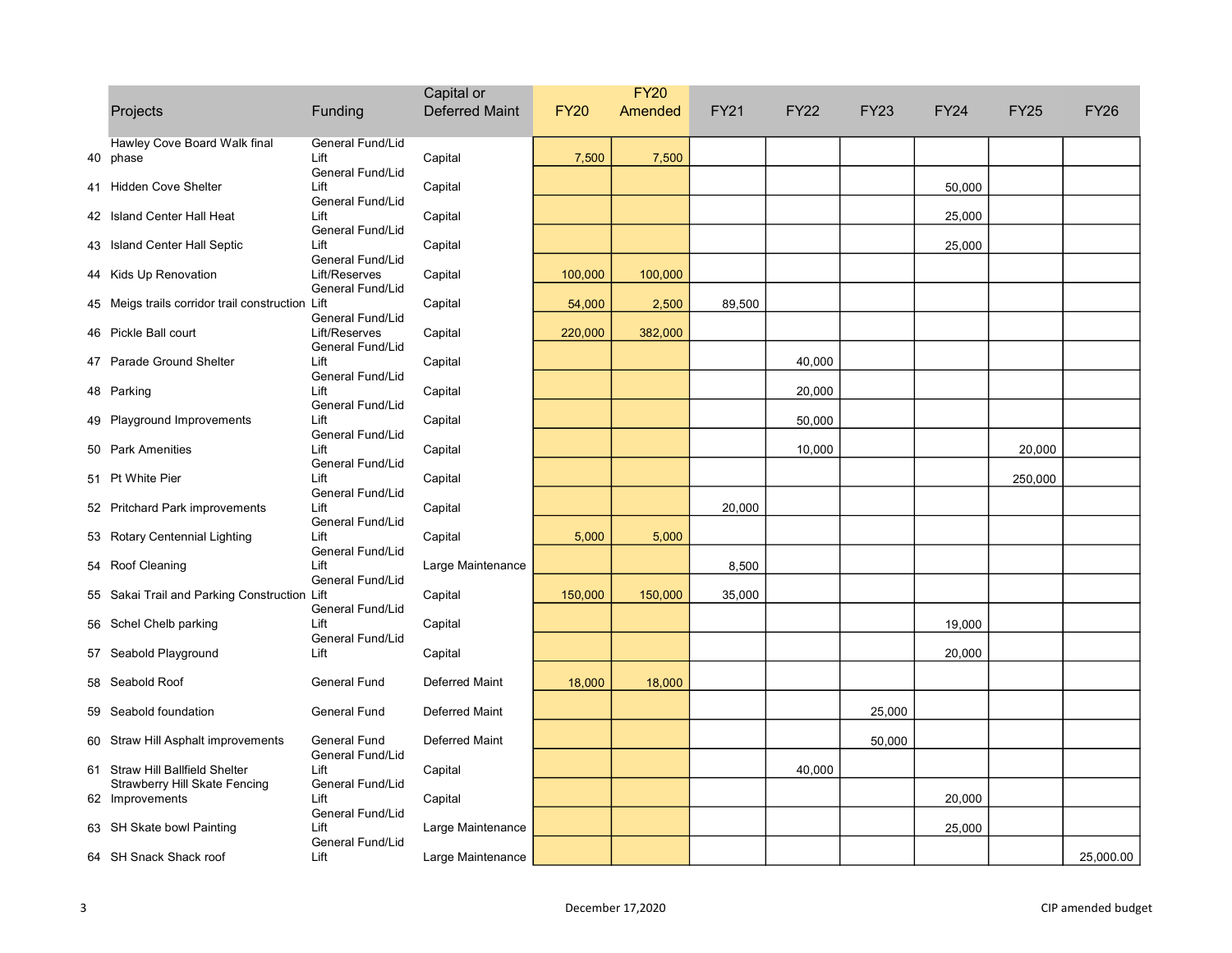|    | Projects                                                   | Funding                                | Capital or<br><b>Deferred Maint</b> | <b>FY20</b> | <b>FY20</b><br>Amended | <b>FY21</b> | <b>FY22</b> | <b>FY23</b> | <b>FY24</b> | <b>FY25</b> | <b>FY26</b> |
|----|------------------------------------------------------------|----------------------------------------|-------------------------------------|-------------|------------------------|-------------|-------------|-------------|-------------|-------------|-------------|
| 65 | Tennis court resurface-4                                   | General Fund/Lid<br>Lift               | Large Maintenance                   | 28,000      |                        | 28,000      |             |             |             | 30,000      |             |
|    | 66 Tennis Court Fencing                                    | General Fund/Lid<br>Lift               | Capital                             |             |                        | 10,500      |             |             |             |             |             |
|    | 67 Trail upgrades and renovation                           | General Fund/Lid<br>Lift               | Capital                             | 10,000      | 10,000                 | 10,000      | 10,000      | 10,000      | 10,000      | 10,000      |             |
|    | 68 Trail Head Kiosk - 3 per year                           | General Fund/Lid<br>Lift               | Capital                             |             |                        |             | 10,000      | 10,000      |             |             | 10,000.00   |
|    | TOTAL GENERAL AND LID LIFT<br>69 FUNDING                   |                                        |                                     |             |                        |             |             |             |             |             |             |
|    |                                                            |                                        |                                     | 1,056,000   | 1,040,100              | 543,614     | 1,557,500   | 500,000     | 354,000     | 320,000     | 75,000.00   |
| 70 |                                                            |                                        |                                     |             |                        |             |             |             |             |             |             |
|    | 71 Aquatics Ray HVAC Upgrade                               | Grant                                  | Capital                             |             |                        |             | 200,000     |             |             |             |             |
|    | 72 Battle Point Restroom                                   | Grant/Donation                         | Capital                             | 500,000     | 5,000                  |             |             |             |             |             |             |
|    | 73 Blakely Jetty Bridge                                    | Donations                              | Capital                             |             | 35,000                 |             |             |             |             |             |             |
|    | 74 Blakely Restoration                                     | Grant/Donations/BI<br>Parks Foundation | Capital                             | 30,000      | 30,000                 |             |             |             |             |             |             |
|    | 75 Battle Point Obser. Restroom                            | donations                              |                                     | 8,000       | 8,000                  | 8,000       |             |             |             |             |             |
|    | 76 Cave Property Improvements                              | Donations                              | Capital                             | 50,000      | 13,000                 |             |             |             |             |             |             |
|    | 77 Fay Bathroom/shower                                     | Grant                                  | Capital                             |             |                        |             | 200,000     |             |             |             |             |
|    | Hawley Cove Board Walk final<br>78 phase                   | Grant                                  | Capital                             | 7,500       | 7,500                  |             |             |             |             |             |             |
|    | 79 Kids Up Renovation                                      | Grant/Donations/BI<br>Parks Foundation | Capital                             | 400,000     | 400,000                | 400,000     |             |             |             |             |             |
|    | 80 Moritani Habitat                                        | Grant/Donations/BI<br>Parks Foundation | Capital                             | 10,000      | 10,000                 | 10,000      |             |             |             |             |             |
|    | 81 Playground Improvements                                 | Donations                              | Capital                             |             |                        |             | 25,000      | 25,000      |             |             |             |
|    | 82 Pickle Ball court                                       | donations 2019                         | Capital                             | 50,000      | 50,000                 |             |             |             |             |             |             |
|    | 83 Parade Ground Play area                                 | donations                              | Capital                             |             |                        |             | 25,000      |             |             |             |             |
|    | 84 Point White Pier                                        | Donations                              | Capital                             |             |                        |             |             |             |             | 250,000     |             |
|    | 85 Pritchard                                               | donations                              | Capital                             | 100,000     | 100,000                | 100,000     |             |             |             |             |             |
|    | 86 Recreation Community Center                             | Bond                                   | Capital                             |             |                        |             | 18,000,000  |             | 20,000,000  |             |             |
|    | Sakai Recreation activity (courts,<br>87 picnic and other) | Donations/other                        | Capital                             |             |                        |             | 250,000     |             |             |             |             |
|    | 88 Ray replace                                             | Bond                                   | Capital                             |             |                        |             | 40,000,000  |             |             |             |             |